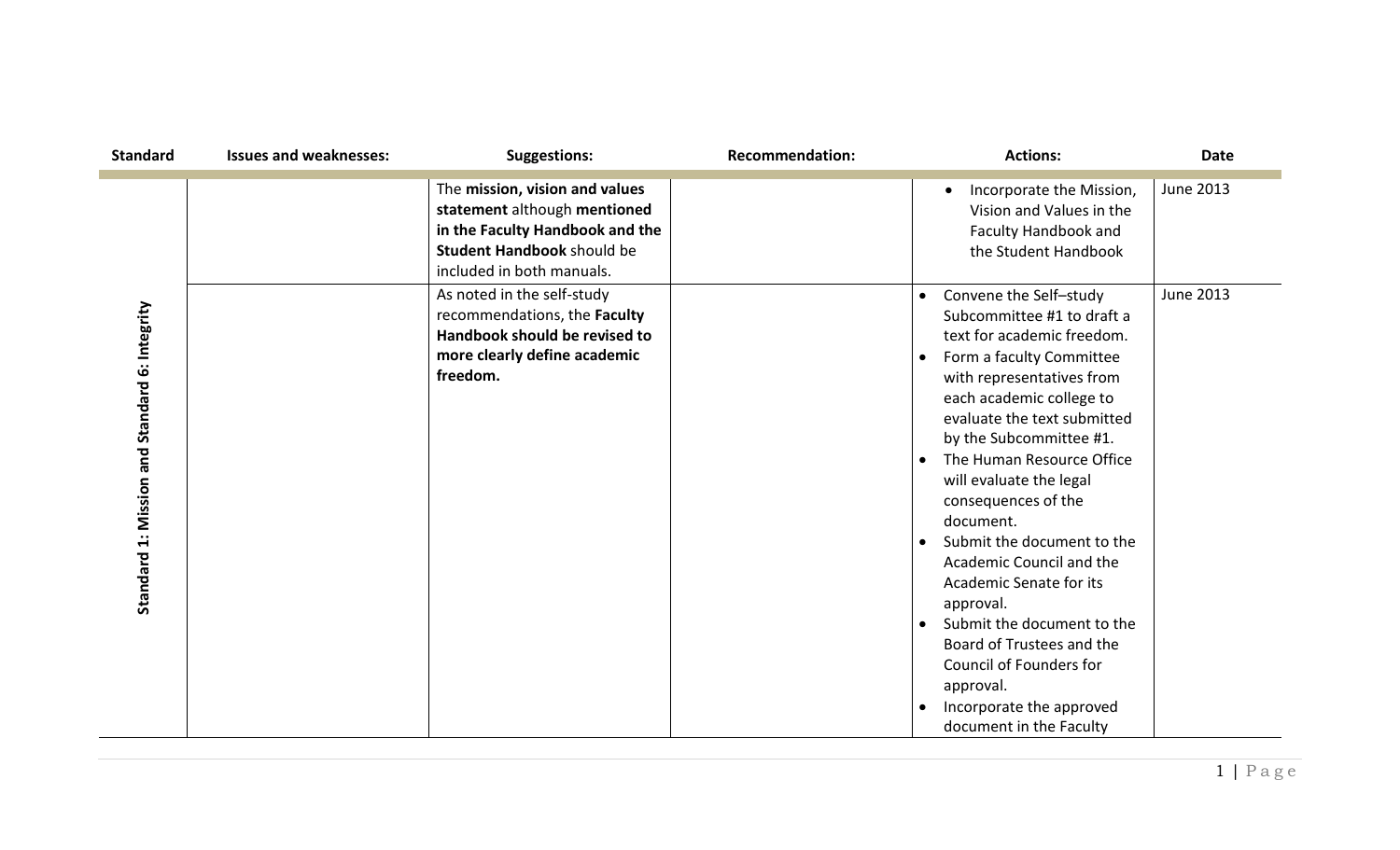| <b>Standard</b> | <b>Issues and weaknesses:</b> | <b>Suggestions:</b>                                                                                                                                     | <b>Recommendation:</b> | <b>Actions:</b>                                                                                                                                                                                                                                                                                                                                                                                                                                                                                                                | <b>Date</b> |
|-----------------|-------------------------------|---------------------------------------------------------------------------------------------------------------------------------------------------------|------------------------|--------------------------------------------------------------------------------------------------------------------------------------------------------------------------------------------------------------------------------------------------------------------------------------------------------------------------------------------------------------------------------------------------------------------------------------------------------------------------------------------------------------------------------|-------------|
|                 |                               | <b>Students need to be clearly</b>                                                                                                                      |                        | Handbook.<br>Incorporate in the DEE<br>$\bullet$                                                                                                                                                                                                                                                                                                                                                                                                                                                                               | Aug. 2013   |
|                 |                               | informed about the likelihood of<br>their completing their degrees<br>within standard time frames<br>based on course availability and<br>other factors. |                        | course (Introduction to<br>University Life) the<br>information regarding the<br>likelihood of completing the<br>degrees based on course<br>availability.<br>Incorporate within the<br>$\bullet$<br>academic counseling<br>procedures the likelihood of<br>completing the degrees<br>based on course availability.<br>Develop a document<br>$\bullet$<br>regarding the likelihood of<br>completing the degrees<br>based on course availability<br>that will be signed by the<br>student after receiving<br>academic counseling. |             |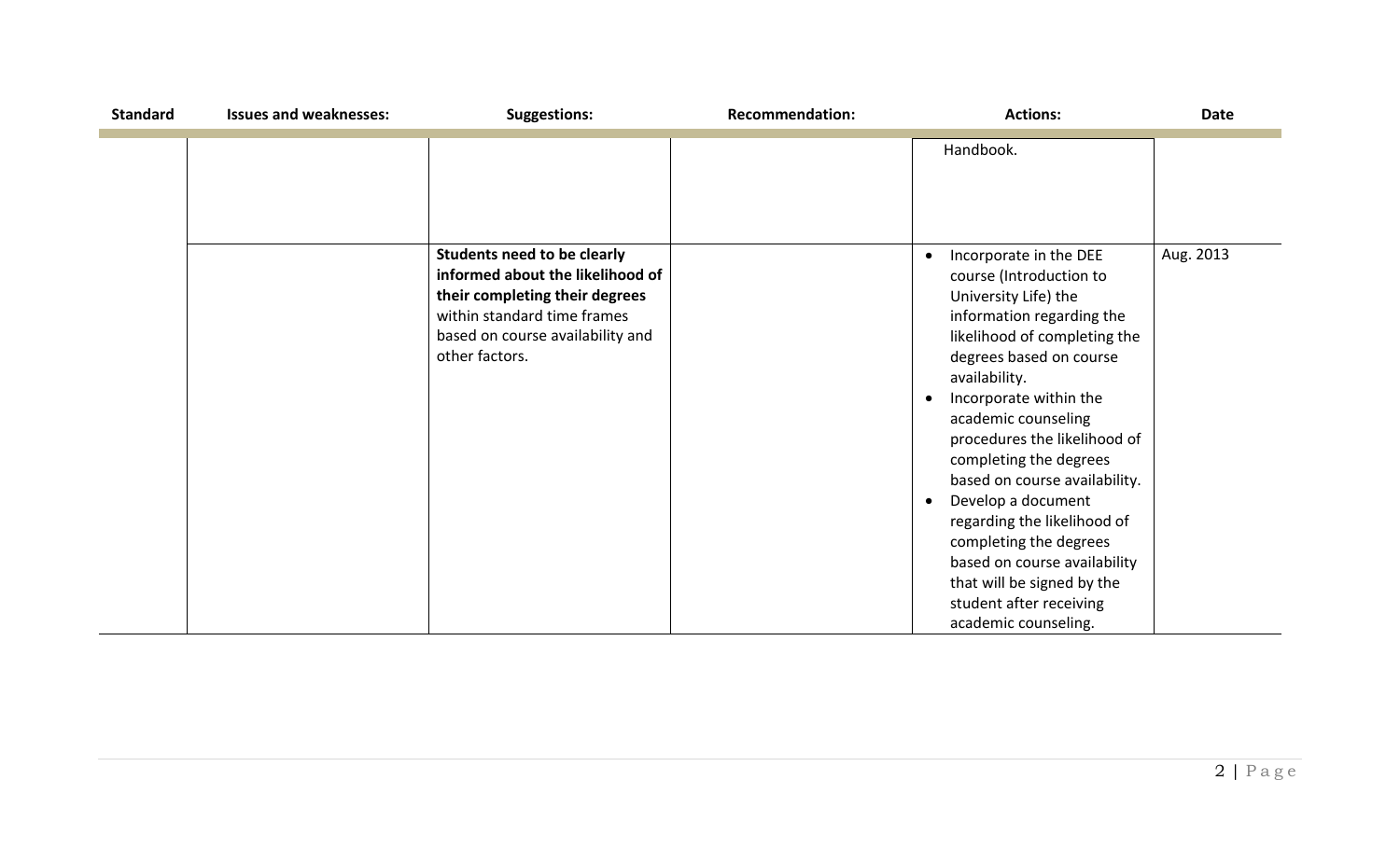| <b>Standard</b>                                                                       | <b>Issues and weaknesses:</b> | <b>Suggestions:</b>                                                                                                                                                                                                                                                                                                                                                  | <b>Recommendation:</b>                                                                                                                                                                                                                                               | <b>Actions:</b>                                                                                                                                                                                                                                                                                                                                                                           | <b>Date</b>                                                                                       |
|---------------------------------------------------------------------------------------|-------------------------------|----------------------------------------------------------------------------------------------------------------------------------------------------------------------------------------------------------------------------------------------------------------------------------------------------------------------------------------------------------------------|----------------------------------------------------------------------------------------------------------------------------------------------------------------------------------------------------------------------------------------------------------------------|-------------------------------------------------------------------------------------------------------------------------------------------------------------------------------------------------------------------------------------------------------------------------------------------------------------------------------------------------------------------------------------------|---------------------------------------------------------------------------------------------------|
|                                                                                       |                               |                                                                                                                                                                                                                                                                                                                                                                      |                                                                                                                                                                                                                                                                      |                                                                                                                                                                                                                                                                                                                                                                                           |                                                                                                   |
| ocation, Institutional                                                                |                               | The strategic plan should be<br>updated as new information and<br>recent developments affect the<br>current plan and correspondingly<br>update the financial projections,<br>which now include 2013-2016.                                                                                                                                                            | A critical review of the strategic<br>plan in an effort to prioritize the<br>numerous goals and objectives<br>should be done in order to<br>refine the efforts over the next<br>two years to stabilize and grow<br>the enrollments in the<br>undergraduate programs. | Update the Strategic Plan<br>$\bullet$<br>and financial projections.<br>Prioritize the goals and<br>$\bullet$<br>objectives of the Strategic<br>Plan.                                                                                                                                                                                                                                     | <b>July 2013</b><br>May 2013                                                                      |
| Renewal and Institutional Resources<br>₹<br><b>Reso</b><br>Planning,<br>2<br>Standard |                               | It would be helpful to separate<br>the strategic plan initiatives as a<br>component of the financial<br>projections so that an<br>assessment can be made of their<br>effectiveness in achieving the<br>desired outcomes.<br><b>Special attention should be</b><br>given to the enrollment<br>projections to determine the<br>impact of the new marketing<br>efforts. |                                                                                                                                                                                                                                                                      | Include the financial strategic<br>initiatives as component of<br>the Financial Projections.<br>Analyze the specific impact of<br>each marketing activity<br>measured by the change in<br>enrollment.<br>Include in the Strategic Plan<br>and Assessment Guides the<br>Financial Projection and the<br>marketing Impact analysis.<br>Evaluate the impact of the<br>new marketing efforts. | May 2013<br>May 2013 and<br>then in each<br>enrollment<br><b>June 2013</b><br>July-August<br>2013 |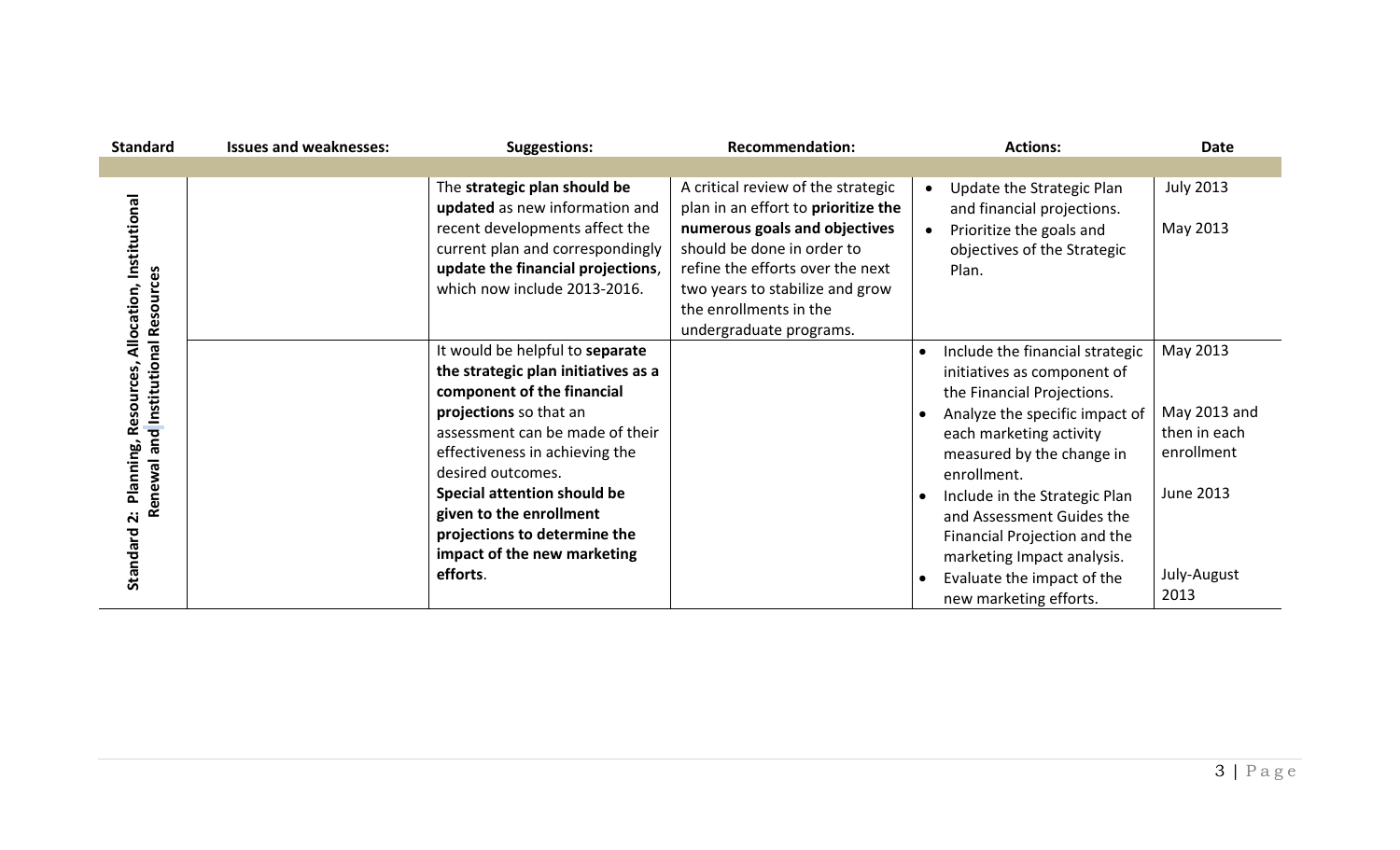| <b>Standard</b>                | <b>Issues and weaknesses:</b> | <b>Suggestions:</b> | <b>Recommendation:</b>                                                                                                                                                                                                 | <b>Actions:</b>                                                                                                                            | Date                        |
|--------------------------------|-------------------------------|---------------------|------------------------------------------------------------------------------------------------------------------------------------------------------------------------------------------------------------------------|--------------------------------------------------------------------------------------------------------------------------------------------|-----------------------------|
|                                |                               |                     |                                                                                                                                                                                                                        |                                                                                                                                            |                             |
| Institutional Resources        |                               |                     | Enrollment is the key issue and<br>the team recommends that the<br>University focus its energy on<br>activities that will reverse the<br>10-year history of declining<br>enrollments in the<br>undergraduate programs. | Develop a marketing plan<br>to include important<br>items such as the<br>publicity campaign and<br>public relations.                       | April-May 2013              |
| $\cdot \cdot$<br>m<br>Standard |                               |                     | The Team recommends a<br>semester by semester review of<br>the enrollments to evaluate the<br>success of the efforts to reverse<br>the serious decline in<br>enrollments beginning with the<br>fall of 2013.           | Measure the success of the<br>publicity campaign to<br>increase enrollment through<br>a student questionnaire on<br>the day of enrollment. | 2013 and then<br>continuous |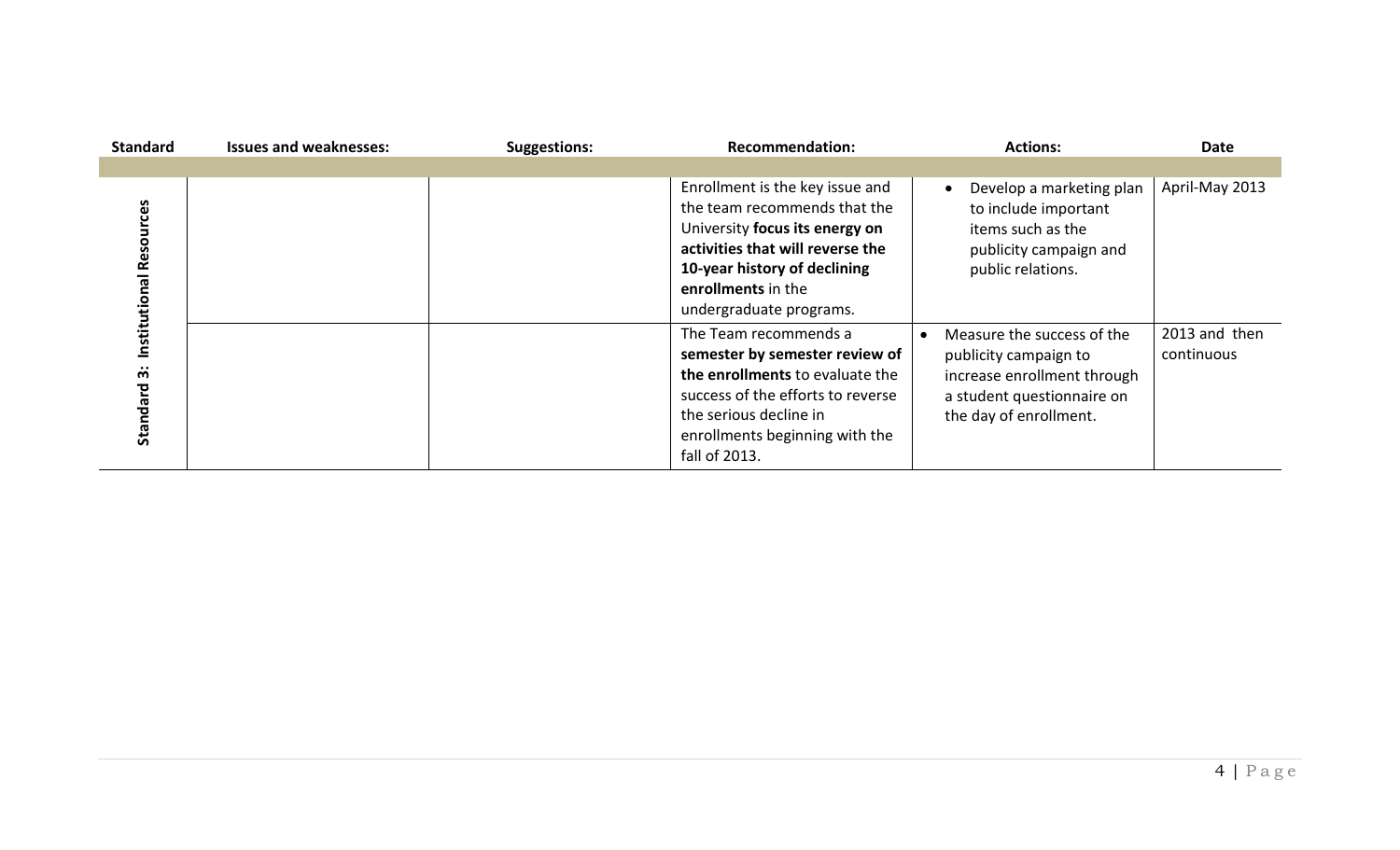| <b>Standard</b>                                        | <b>Issues and weaknesses:</b> | <b>Suggestions:</b>                                                                                             | <b>Recommendation:</b>                                                                                                                                                                                                             | <b>Actions:</b>                                              | <b>Date</b>      |
|--------------------------------------------------------|-------------------------------|-----------------------------------------------------------------------------------------------------------------|------------------------------------------------------------------------------------------------------------------------------------------------------------------------------------------------------------------------------------|--------------------------------------------------------------|------------------|
|                                                        |                               |                                                                                                                 |                                                                                                                                                                                                                                    |                                                              |                  |
| nance<br>istration<br>Gover<br>rship<br>$\frac{1}{2}$  |                               | The evaluation procedure for<br>administrators, which has not<br>been revised since 1996, should<br>be updated. | The Board of Trustees needs to<br>appoint six new members to fill<br>the current vacancies. Board<br>diversity as well and different<br>expertise should be considered<br>in the recruitment of new board<br>members.              | Appoint a new Trustee in the<br>meeting to be held in April. | April-June 2013  |
| ႕ီ<br>ம்<br>짇<br>ق<br>ငို<br><u>ທັ</u><br>bue<br>Stand |                               | Professional development<br>opportunities should be offered<br>to administrators.                               | The Board of Trustees should<br>develop a <b>work plan</b> that is<br>consonant with the strategic<br>plan and includes short term and<br>long term activities that will<br>strengthen finances and address<br>enrollment decline. | Develop a Work Plan by the<br>Board of Trustees.             | <b>July 2013</b> |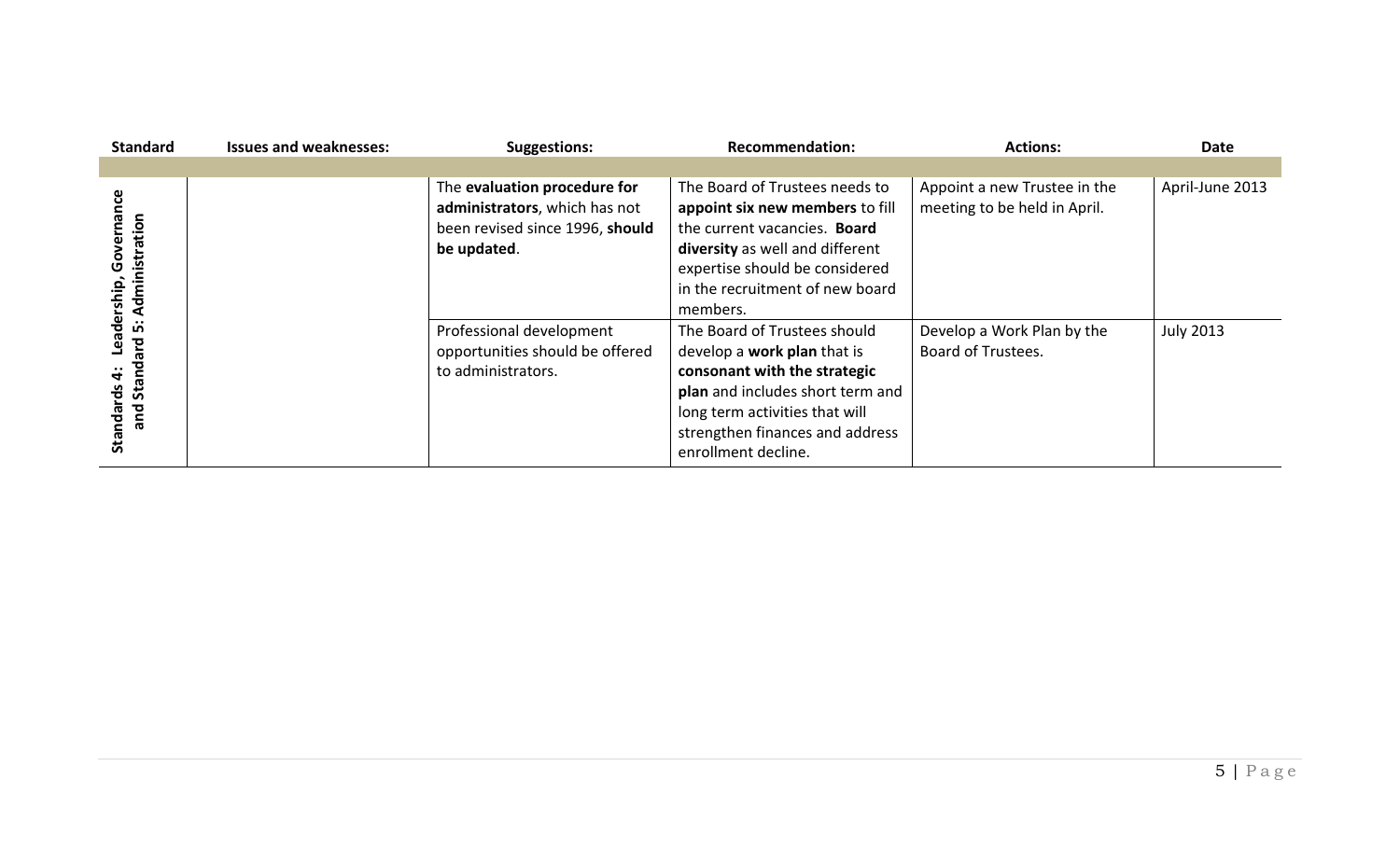| <b>Standard</b>                         | <b>Issues and weaknesses:</b>                                                                                                                                                                                                                                                                                                                | <b>Suggestions:</b>                                                                                                                                                                                      | <b>Recommendation:</b>                                                       | <b>Actions:</b>                                                                                                                                                                                                                                                                                                                                                                    | <b>Date</b> |
|-----------------------------------------|----------------------------------------------------------------------------------------------------------------------------------------------------------------------------------------------------------------------------------------------------------------------------------------------------------------------------------------------|----------------------------------------------------------------------------------------------------------------------------------------------------------------------------------------------------------|------------------------------------------------------------------------------|------------------------------------------------------------------------------------------------------------------------------------------------------------------------------------------------------------------------------------------------------------------------------------------------------------------------------------------------------------------------------------|-------------|
|                                         |                                                                                                                                                                                                                                                                                                                                              |                                                                                                                                                                                                          |                                                                              |                                                                                                                                                                                                                                                                                                                                                                                    |             |
| Standard 7: Institutional Effectiveness | Surprisingly, there does not appear<br>to be formal benchmarking against<br>peer or aspirational institutions.<br>There were however,<br>environmental scans for<br>enrollments, academic offerings and<br>employability that were<br>instrumental in the creation of the<br>strategic plan, at least as described<br>in several interviews. | Prioritize and streamline the<br>collection of assessment<br>information to best serve<br>planning and budgeting<br>priorities.                                                                          | Development of an assessment,<br>planning and budgeting<br>integration model | Create an integrative model to<br>include assessment, planning<br>and budget of the university. See<br>Model.                                                                                                                                                                                                                                                                      | May 2013    |
|                                         |                                                                                                                                                                                                                                                                                                                                              | <b>Create stronger and more</b><br>explicit links between student<br>learning, institutional planning<br>and decision making.                                                                            |                                                                              | Implement the integrative<br>model.                                                                                                                                                                                                                                                                                                                                                | August 2013 |
|                                         |                                                                                                                                                                                                                                                                                                                                              | Ensure follow through of the<br>recently developed plan and<br>process for linking program<br>information, including the<br>assessment of student learning,<br>to the planning and budgeting<br>process. |                                                                              | Start the strategic planning<br>with the institution's external<br>environment to identify the<br>opportunities and threats.<br>Scan the institutions internal<br>environment to identify<br>strengths, weakness and<br>sources or potential sources.<br>Identify competitive<br>advantage.<br>This scanning process should<br>take place in academic and<br>administrative units. | August 2013 |
|                                         |                                                                                                                                                                                                                                                                                                                                              | Continue administrative support<br>and faculty involvement in<br>assessment efforts as they are                                                                                                          |                                                                              | Continue offering<br>$\bullet$<br>workshops to the faculty<br>Create effective                                                                                                                                                                                                                                                                                                     | April 2013  |
|                                         |                                                                                                                                                                                                                                                                                                                                              | critical to success as BCU moves<br>to a more evidence based<br>culture.                                                                                                                                 |                                                                              | $\bullet$<br>instruments to measure<br>learning outcomes.                                                                                                                                                                                                                                                                                                                          |             |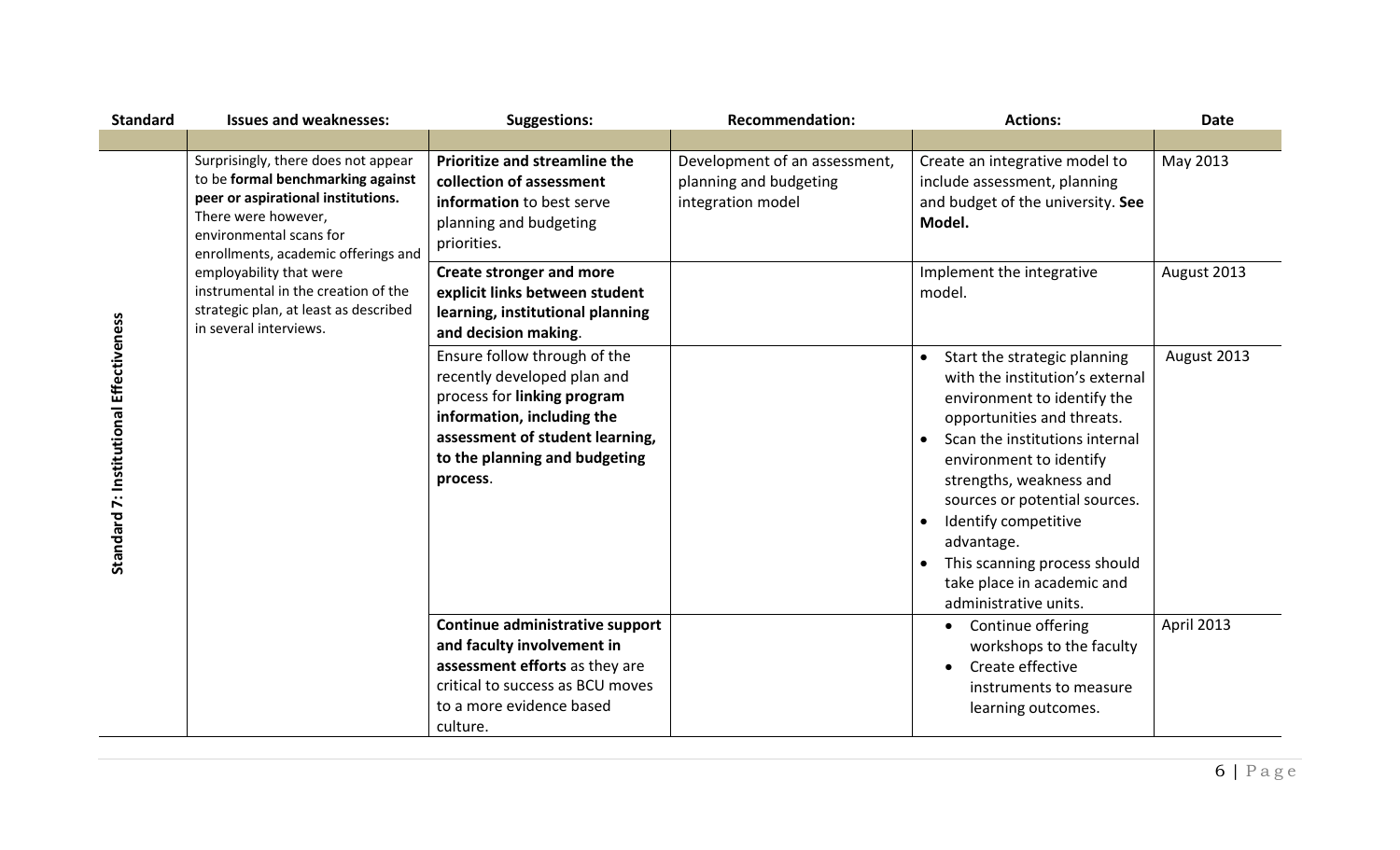| <b>Standard</b>                                                              | <b>Issues and weaknesses:</b> | <b>Suggestions:</b>                                                                                                                     | <b>Recommendation:</b>                                                                                                                                                                                                                                                                                                             | <b>Actions:</b>                                                                                                                                                                                                                                                                                                                               | <b>Date</b>      |
|------------------------------------------------------------------------------|-------------------------------|-----------------------------------------------------------------------------------------------------------------------------------------|------------------------------------------------------------------------------------------------------------------------------------------------------------------------------------------------------------------------------------------------------------------------------------------------------------------------------------|-----------------------------------------------------------------------------------------------------------------------------------------------------------------------------------------------------------------------------------------------------------------------------------------------------------------------------------------------|------------------|
|                                                                              |                               |                                                                                                                                         |                                                                                                                                                                                                                                                                                                                                    |                                                                                                                                                                                                                                                                                                                                               |                  |
| and<br>Retention<br>Services<br>pue                                          |                               | Create and implement a plan<br>with clear goals to improve<br>every year the student<br>satisfaction with critical support<br>services. | Stabilize the enrollment decline.<br>The admissions process should<br>focus the recruitment process by<br>setting specific enrollment<br>targets for each of the<br>admissions initiatives. This<br>process is central to BCU's future<br>and should be supported across<br>the entire institution to achieve<br>enrollment goals. | Integrate Recruitment,<br>$\bullet$<br>Planning and Budget Office<br>to set an enrollment target<br>for each of the admissions<br>initiatives.<br>Create and implement an<br><b>Assessment Support Service</b><br>Plan to improve critical<br>support services.                                                                               | June 2013        |
| dmissions<br>Support<br>⋖<br>Student<br>Student<br>_<br>Standard<br>Standard |                               | The Team suggests creating a<br>single system for measuring<br>student participation in<br>extracurricular activities.                  | The admissions team should<br>thoroughly review the promises<br>made in promotions to the<br>community, providing accurate<br>information regarding the<br>availability of practicum<br>experience and possible<br>certifications available to<br>students in their course of study<br>and upon graduation.                        | Create a unique model to<br>assess how student<br>participation in<br>extracurricular activities<br>advances the student's<br>profile.<br>Develop a brochure for each<br>program informing the<br>availability of practicum<br>experience and certifications<br>available to students during<br>their course of study and<br>upon graduation. | <b>June 2013</b> |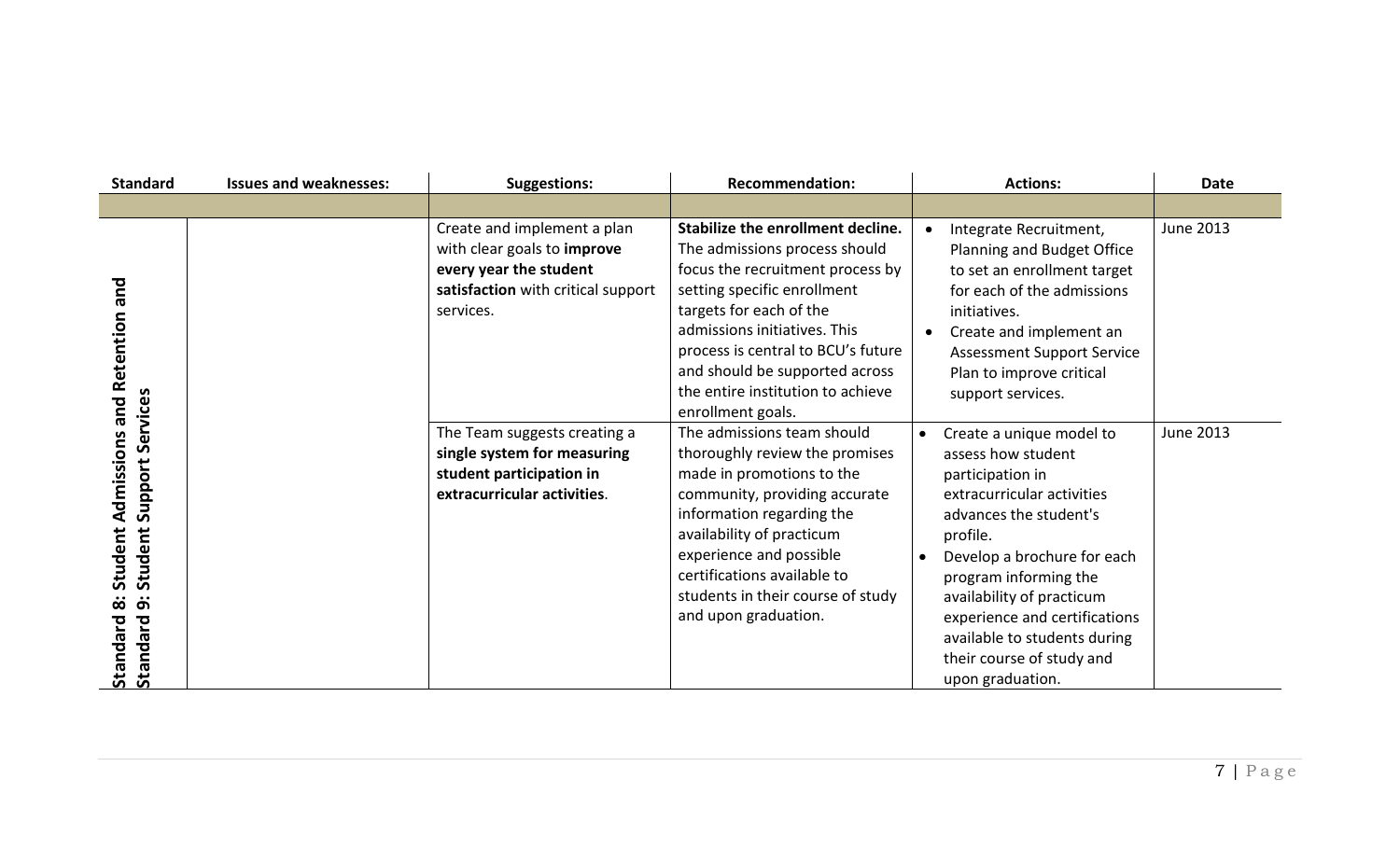| <b>Standard</b> | <b>Issues and weaknesses:</b> | <b>Suggestions:</b> | <b>Recommendation:</b>             | <b>Actions:</b>                | Date      |
|-----------------|-------------------------------|---------------------|------------------------------------|--------------------------------|-----------|
|                 |                               |                     |                                    |                                |           |
|                 |                               |                     | It is a priority to establish an   | Institutionalize the Office of | Jan. 2014 |
|                 |                               |                     | office of alumni affairs, to       | Alumni Affairs.                |           |
|                 |                               |                     | nourish BCU alumni's sense of      |                                |           |
|                 |                               |                     | belonging to the institution. This |                                |           |
|                 |                               |                     | will serve as a source of          |                                |           |
|                 |                               |                     | inspiration for students and       |                                |           |
|                 |                               |                     | alumni, and can result in their    |                                |           |
|                 |                               |                     | support for the continuous         |                                |           |
|                 |                               |                     | improvement of programs and a      |                                |           |
|                 |                               |                     | future source of university        |                                |           |
|                 |                               |                     | support, curricular advice, and,   |                                |           |
|                 |                               |                     | eventually, fundraising.           |                                |           |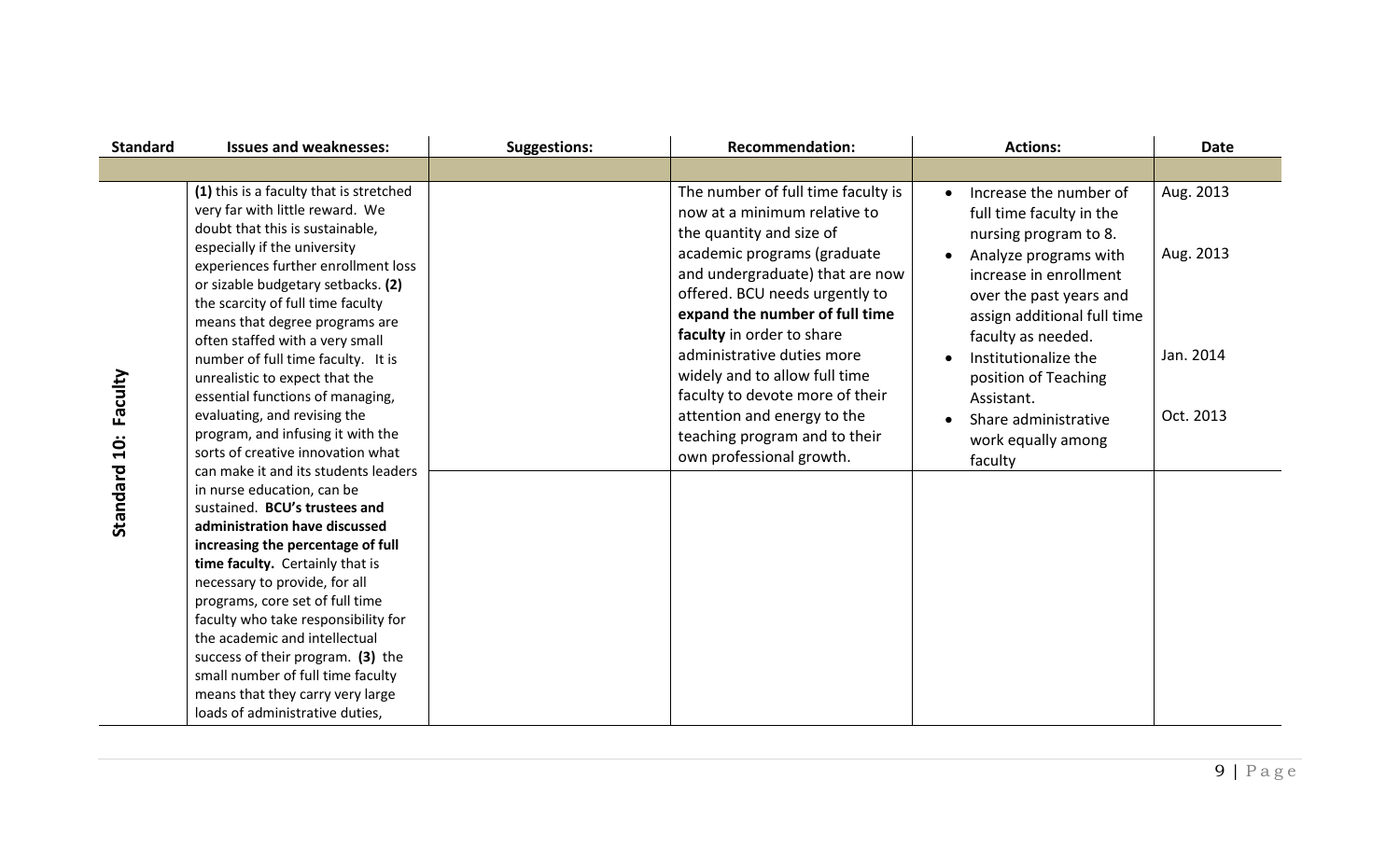| <b>Standard</b> | <b>Issues and weaknesses:</b>         | <b>Suggestions:</b> | <b>Recommendation:</b> | <b>Actions:</b> | Date |
|-----------------|---------------------------------------|---------------------|------------------------|-----------------|------|
|                 |                                       |                     |                        |                 |      |
|                 | usually without compensation or       |                     |                        |                 |      |
|                 | released time. This includes          |                     |                        |                 |      |
|                 | representing the university at        |                     |                        |                 |      |
|                 | admissions events. (4) the high       |                     |                        |                 |      |
|                 | percentage of part time faculty has   |                     |                        |                 |      |
|                 | significant costs. For one, students  |                     |                        |                 |      |
|                 | testify that part-time faculty tend   |                     |                        |                 |      |
|                 | to be less available on campus for    |                     |                        |                 |      |
|                 | student consultation, and regard it   |                     |                        |                 |      |
|                 | as a serious concern. (5) students    |                     |                        |                 |      |
|                 | tell us stridently that at times      |                     |                        |                 |      |
|                 | courses are either filled or are      |                     |                        |                 |      |
|                 | cancelled for insufficient enrollment |                     |                        |                 |      |
|                 | and "a four-year degree becomes a     |                     |                        |                 |      |
|                 | five-year or a six-year degree." The  |                     |                        |                 |      |
|                 | campus authorities need to monitor    |                     |                        |                 |      |
|                 | the impact of course scheduling on    |                     |                        |                 |      |
|                 | student degree progress. (6) Sixth,   |                     |                        |                 |      |
|                 | the Team was told that BCU does       |                     |                        |                 |      |
|                 | not offer independent study courses   |                     |                        |                 |      |
|                 | for undergraduates that allow an      |                     |                        |                 |      |
|                 | individual student to pursue          |                     |                        |                 |      |
|                 | specialized studies                   |                     |                        |                 |      |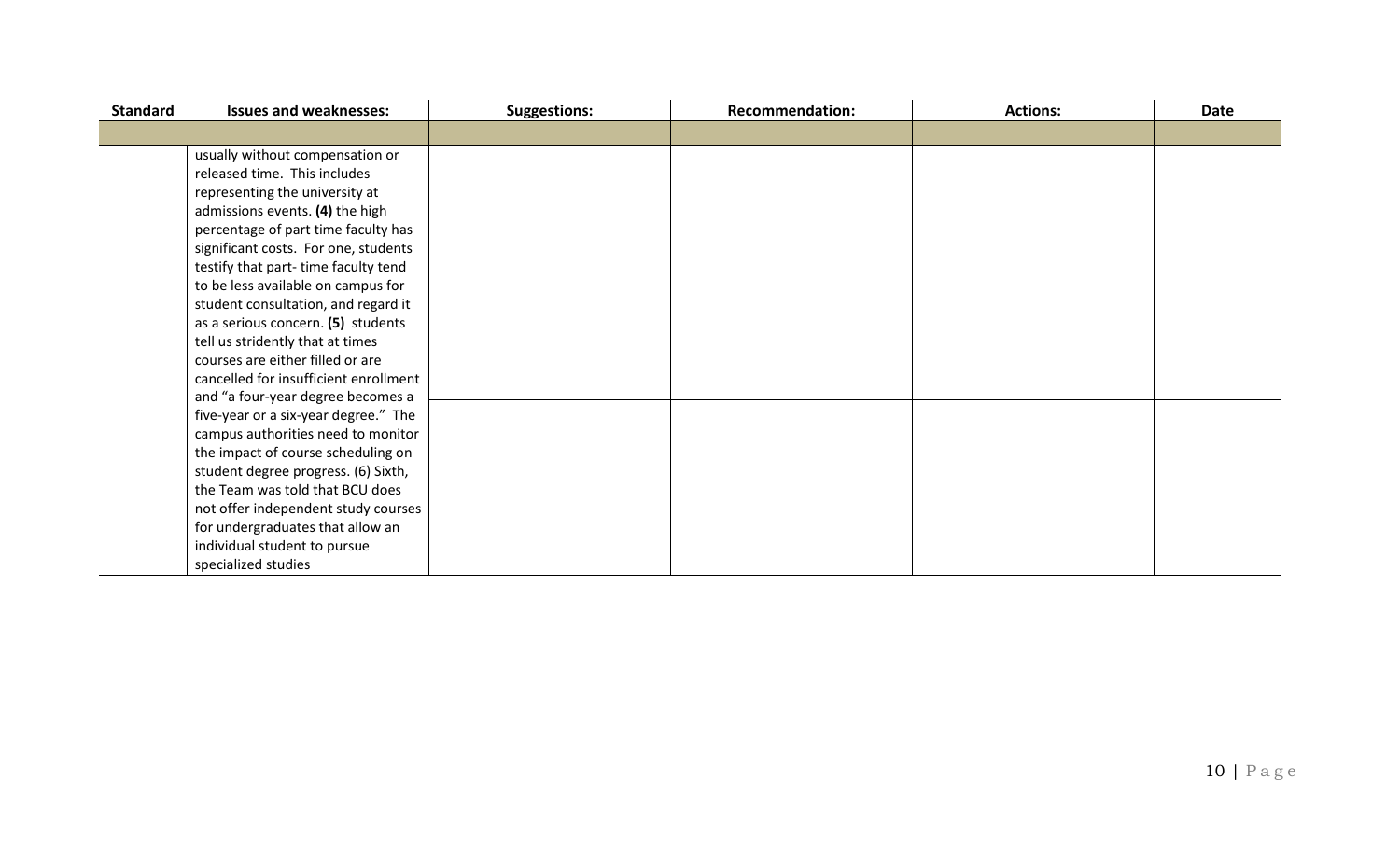| <b>Standard</b>                                    | <b>Issues and weaknesses:</b>                                                                         | <b>Suggestions:</b>                                                                                                                                                                                                                                                                                                                                                                                    | <b>Recommendation:</b>                                                                                                                                                                                                            | <b>Actions:</b>                                                                                                                                                                                                                                                                                                                                                                                                         | <b>Date</b>                                       |
|----------------------------------------------------|-------------------------------------------------------------------------------------------------------|--------------------------------------------------------------------------------------------------------------------------------------------------------------------------------------------------------------------------------------------------------------------------------------------------------------------------------------------------------------------------------------------------------|-----------------------------------------------------------------------------------------------------------------------------------------------------------------------------------------------------------------------------------|-------------------------------------------------------------------------------------------------------------------------------------------------------------------------------------------------------------------------------------------------------------------------------------------------------------------------------------------------------------------------------------------------------------------------|---------------------------------------------------|
|                                                    |                                                                                                       |                                                                                                                                                                                                                                                                                                                                                                                                        |                                                                                                                                                                                                                                   |                                                                                                                                                                                                                                                                                                                                                                                                                         |                                                   |
| <b>Offerings</b><br>Educational<br>11:<br>Standard | A comprehensive cost analysis<br>which includes the return on<br>investment was not readily available | Focus on the premier programs<br>where there has been significant<br>enrollment growth (such as<br>Nursing). Complete an<br>assessment and action plan to<br>ensure there are appropriate<br>financial and human resources<br>(including practicums).<br>Complete an assessment of<br>current program offerings and<br>consider phasing out programs<br>that are not a good fit and under<br>enrolled. | BCU is ambitious about offering<br>additional programs. The Team<br>recommends that the curriculum<br>be tied to faculty growth. A<br>realistic business plan needs to<br>be developed and approved for<br>any proposed programs. | Establish annual<br>agreements with<br>hospitals to guarantee<br>availability of practice<br>centers for nursing.<br>Review current program<br>offerings especially in<br>health science<br>programs to respond to<br>the need of the labor<br>market.<br>Conduct a feasibility<br>study in local high schools<br>to identify student<br>preferred programs<br>Place in moratorium<br>programs with under<br>enrollment | Aug. 2013<br>Oct. 2013<br>April 2013<br>Aug. 2013 |
|                                                    |                                                                                                       |                                                                                                                                                                                                                                                                                                                                                                                                        |                                                                                                                                                                                                                                   |                                                                                                                                                                                                                                                                                                                                                                                                                         |                                                   |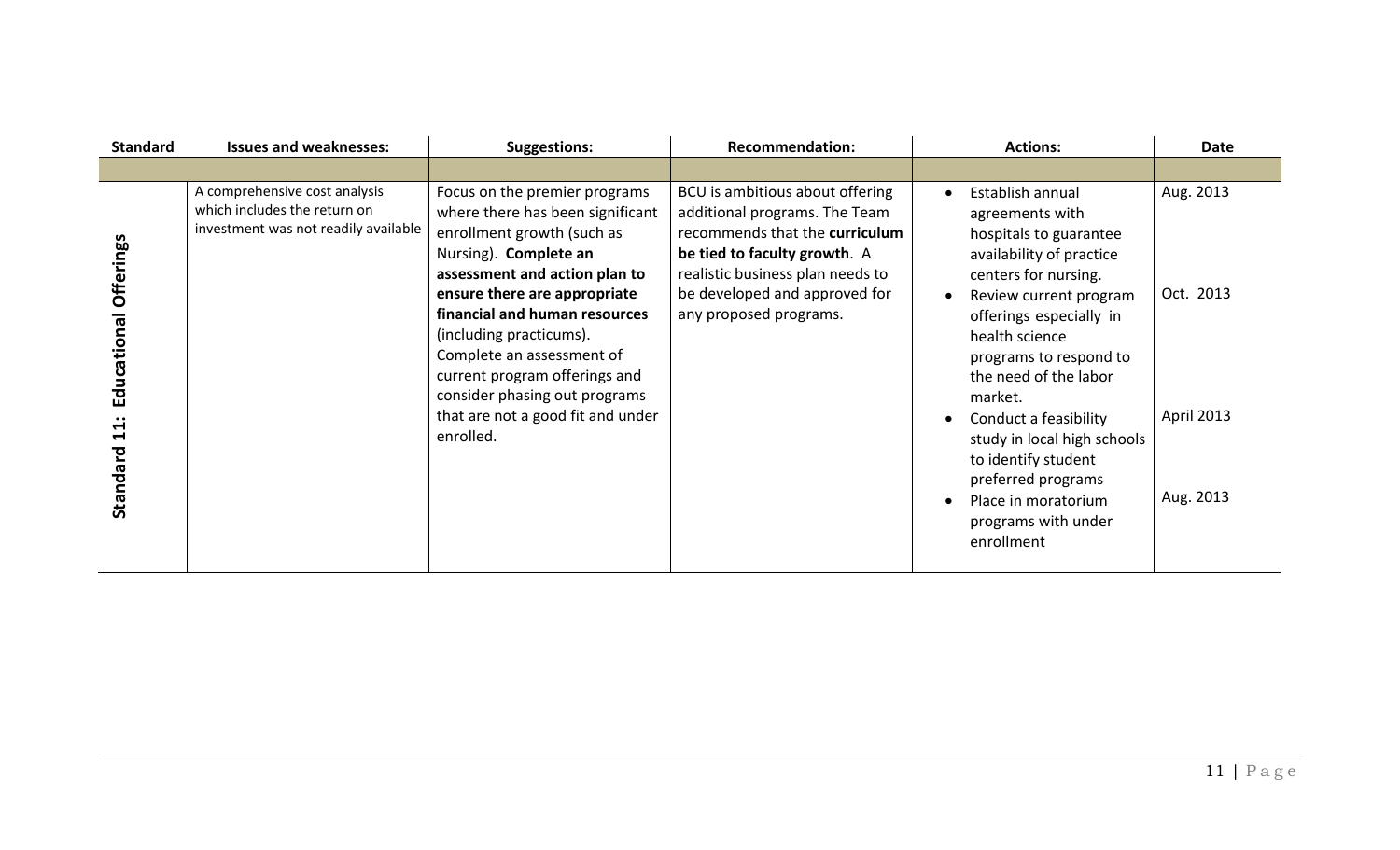| <b>Standard</b>                                          | <b>Issues and weaknesses:</b>                                                                                                                                                                                                                               | <b>Suggestions:</b>                                                                                                                                                                                                                                                                                                                                                                                                                                                                    | <b>Recommendation:</b> | <b>Actions:</b>                                                                                                                                     | Date      |
|----------------------------------------------------------|-------------------------------------------------------------------------------------------------------------------------------------------------------------------------------------------------------------------------------------------------------------|----------------------------------------------------------------------------------------------------------------------------------------------------------------------------------------------------------------------------------------------------------------------------------------------------------------------------------------------------------------------------------------------------------------------------------------------------------------------------------------|------------------------|-----------------------------------------------------------------------------------------------------------------------------------------------------|-----------|
|                                                          |                                                                                                                                                                                                                                                             |                                                                                                                                                                                                                                                                                                                                                                                                                                                                                        |                        |                                                                                                                                                     |           |
| and<br>Education<br>General<br>$\mathbf{12}$<br>Standard | There is no specific course among<br>the General Education courses that<br>provides any significant instruction<br>in the use of technological<br>resources. Nor do goals and<br>objectives in course syllabi stress<br>instruction in information literacy | The MSCHE stresses student's<br>ability to locate and recognize<br>valuable information as a<br>significant element of critical<br>thinking and a crucial building<br>block to student success.<br>Information literacy-incidental<br>in several courses but not<br>systematically integrated--is a<br>critical educational offering that<br>should be foundational to the<br>general education coursework<br>and then reaffirmed in upper<br>level discipline-specific<br>coursework. |                        | Include information skills<br>in all general education<br>courses.<br>Include information skills<br>in the syllabi of general<br>education courses. | Oct. 2013 |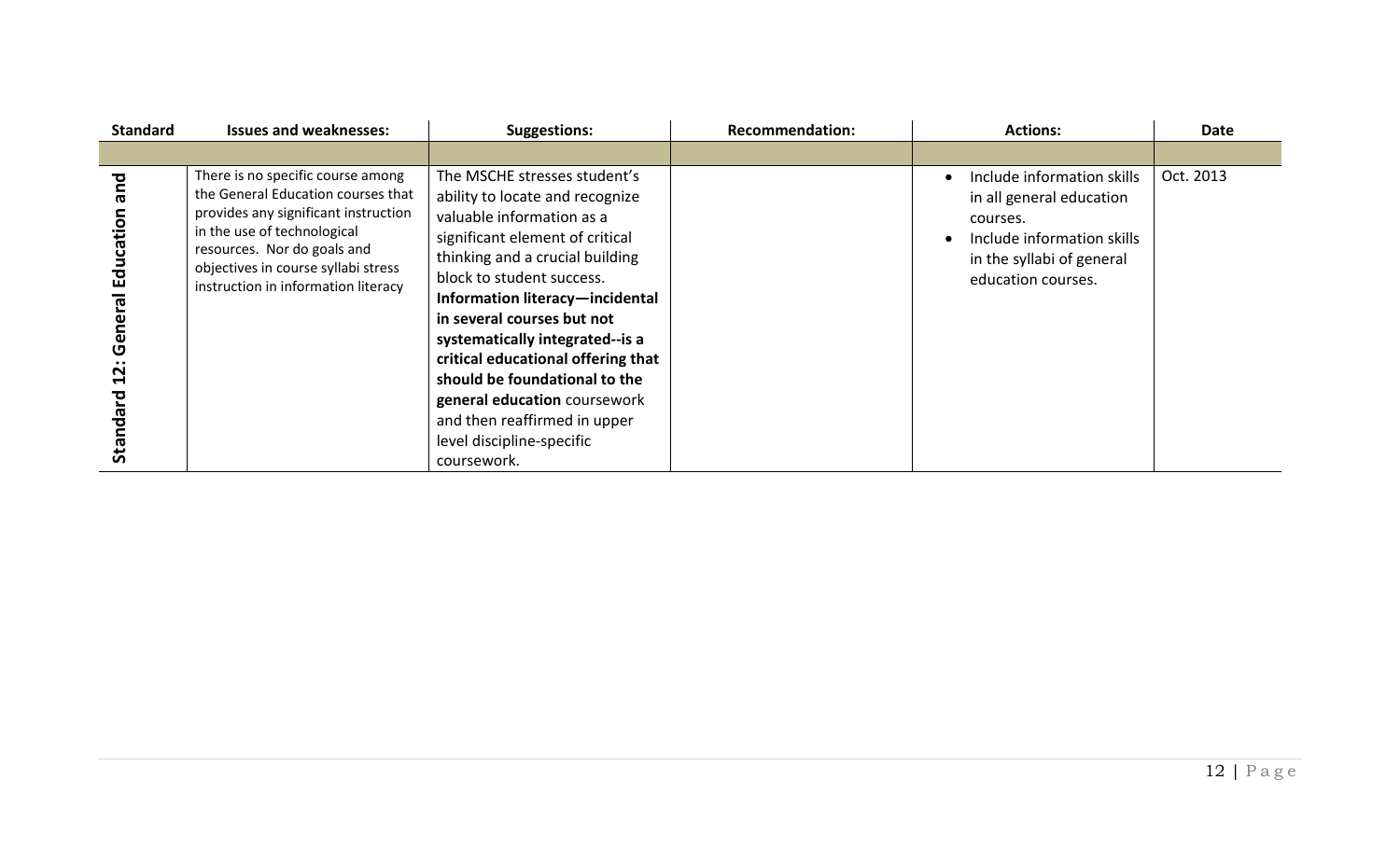| <b>Standard</b> | <b>Issues and weaknesses:</b>                                                                                         | <b>Suggestions:</b>                                                                                                                                                                                                                                                                                                                                                                                                                     | <b>Recommendation:</b> | <b>Actions:</b>                                                                                                                                                                                                                                       | <b>Date</b>           |
|-----------------|-----------------------------------------------------------------------------------------------------------------------|-----------------------------------------------------------------------------------------------------------------------------------------------------------------------------------------------------------------------------------------------------------------------------------------------------------------------------------------------------------------------------------------------------------------------------------------|------------------------|-------------------------------------------------------------------------------------------------------------------------------------------------------------------------------------------------------------------------------------------------------|-----------------------|
|                 |                                                                                                                       |                                                                                                                                                                                                                                                                                                                                                                                                                                         |                        |                                                                                                                                                                                                                                                       |                       |
|                 | Students want or need more hands<br>on assistance with librarians to<br>access the best and most useful<br>materials. | Likewise, the assessment of the<br>general education courses, in<br>terms of the desired student<br>learning outcomes, is well<br>established. That said, the<br>overall competencies established<br>by the Curricular Review<br>Committee are not assessed as a<br>whole. Are students obtaining<br>the writing, communication,<br>leadership, problem-solving<br>skills, etc., that they will need to<br>succeed in their upper level |                        | Include in the Curriculum<br>Review Committee the<br>institutional Assessment<br>Specialist to revise<br>program assessment.<br>Align Program<br>assessment with the<br>competencies of the<br>alumni profile and the<br>professional<br>requirements | May 2014<br>May. 2014 |
|                 |                                                                                                                       | courses? Are the selected<br>courses the most useful to<br>address these needs in major-<br>area coursework? Faculty should<br>work to translate the overall<br><b>GEP competencies into</b>                                                                                                                                                                                                                                            |                        |                                                                                                                                                                                                                                                       |                       |
|                 |                                                                                                                       | observable and measurable<br>student learning outcomes.<br>Also, the ties between the GEP<br>and specialization coursework<br>should be assessed periodically.<br>It is hoped that<br>institutionalization of the<br><b>Curricular Development</b><br>Committee will serve this<br>function.                                                                                                                                            |                        |                                                                                                                                                                                                                                                       |                       |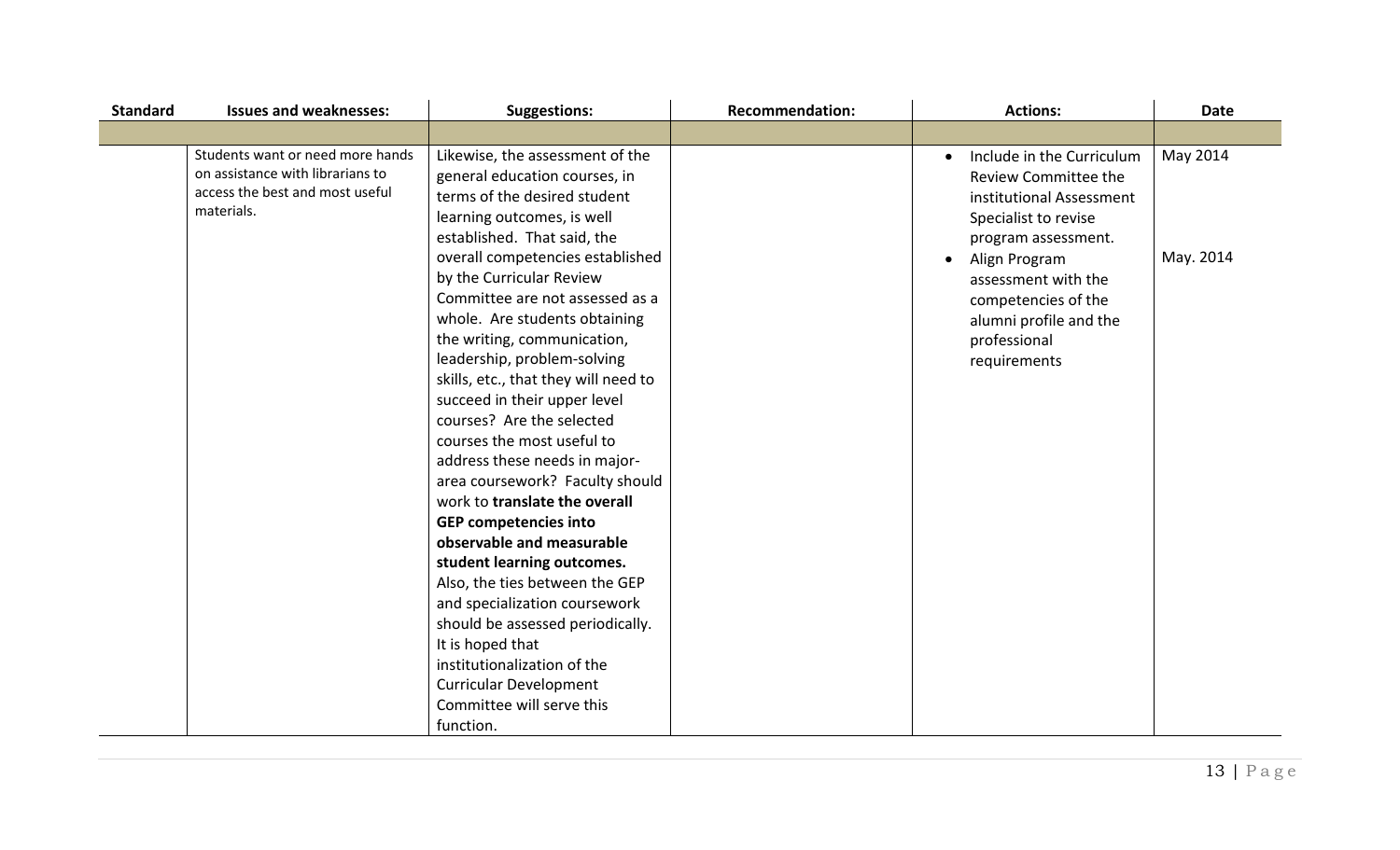| <b>Standard</b> | <b>Issues and weaknesses:</b>                                                                                                                                | <b>Suggestions:</b>                                                                                                                                                                                                                                                                                                          | <b>Recommendation:</b> | <b>Actions:</b>                                                                                                | <b>Date</b> |
|-----------------|--------------------------------------------------------------------------------------------------------------------------------------------------------------|------------------------------------------------------------------------------------------------------------------------------------------------------------------------------------------------------------------------------------------------------------------------------------------------------------------------------|------------------------|----------------------------------------------------------------------------------------------------------------|-------------|
|                 |                                                                                                                                                              |                                                                                                                                                                                                                                                                                                                              |                        |                                                                                                                |             |
|                 | The GEP, at the program level, is<br>not assessed, to see whether the<br>desired goals of the program, in                                                    | <b>Assessment of remedial courses</b><br>and tutoring services is<br>systematic and ongoing, but it                                                                                                                                                                                                                          |                        | Collect evidence of<br>academic progress based<br>on tutoring service.                                         | May 2013    |
|                 | its entirety, are met. The general<br>education program is not<br>assessed at the point where<br>students move into the upper<br>levels of their coursework. | does not seem to be analyzed in<br>terms of overall student success<br>rates. Are students who enroll in<br>remedial courses likely to<br>succeed in their general<br>education courses? How likely<br>are conditionally-admitted<br>students likely to graduate<br>within 6 years? These<br>assessments and analysis should |                        | Longitudinal study to<br>determine how tutoring<br>service impacts the<br>achievement of expected<br>outcomes. | May 2014    |
|                 |                                                                                                                                                              | be conducted periodically.                                                                                                                                                                                                                                                                                                   |                        |                                                                                                                |             |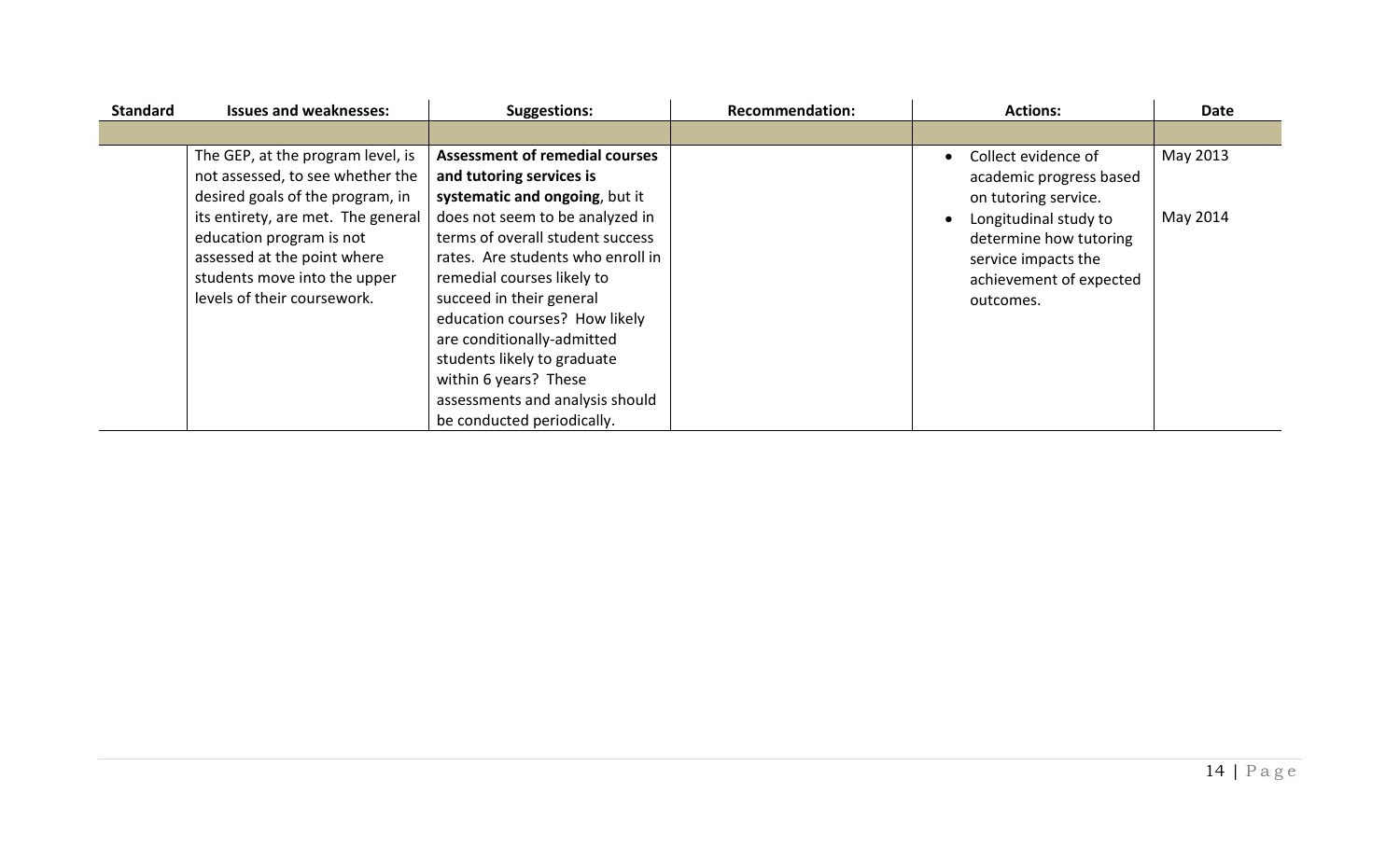| <b>Standard</b>                             | <b>Issues and weaknesses:</b>                                                                                                                                                                                                                | <b>Suggestions:</b>                                                                                                                                                                                                                                                                                                                                                                      | <b>Recommendation:</b> | <b>Actions:</b>                                                                                                                              | <b>Date</b>            |
|---------------------------------------------|----------------------------------------------------------------------------------------------------------------------------------------------------------------------------------------------------------------------------------------------|------------------------------------------------------------------------------------------------------------------------------------------------------------------------------------------------------------------------------------------------------------------------------------------------------------------------------------------------------------------------------------------|------------------------|----------------------------------------------------------------------------------------------------------------------------------------------|------------------------|
|                                             |                                                                                                                                                                                                                                              |                                                                                                                                                                                                                                                                                                                                                                                          |                        |                                                                                                                                              |                        |
| Standard 13: Related Educational Activities | The technology systems that<br>support distance learning seem<br>to be adequate to support the<br>current online offerings but<br>upgrades and expansions of<br>systems did not seem to be<br>included in a comprehensive<br>technology plan | In collaboration with the<br><b>Technology Planning Committee</b><br>and the Technology<br>Infrastructure Committee, long<br>range technology planning needs<br>to occur to ensure that the<br>infrastructure and systems are<br>maintained, upgraded and<br>replaced based on industry-<br>standard practices in order to<br>support the university's distance<br>learning initiatives. |                        | Develop a<br>$\bullet$<br>Comprehensive<br>Technology Plan to<br>maintain infrastructure<br>and systems<br>Fill vacancies in IT<br>positions | Dec. 2013<br>Aug. 2013 |
|                                             | The technology systems that<br>support distance learning seem<br>to be adequate to support the<br>current online offerings but<br>upgrades and expansions of<br>systems did not seem to be<br>included in a comprehensive<br>technology plan | Vacant positions in the<br>department of Information<br><b>Systems and</b><br><b>Telecommunications should be</b><br>filled as soon as possible to<br>ensure that there is adequate<br>technology support for the<br>planned expansion of distance<br>learning courses.                                                                                                                  |                        |                                                                                                                                              |                        |
|                                             | The faculty recognizes the<br>importance of the remedial<br>("pre-basic") courses for student<br>success and retention and they<br>are willing to work with students<br>until they are ready to pass into<br>regular coursework.             |                                                                                                                                                                                                                                                                                                                                                                                          |                        |                                                                                                                                              |                        |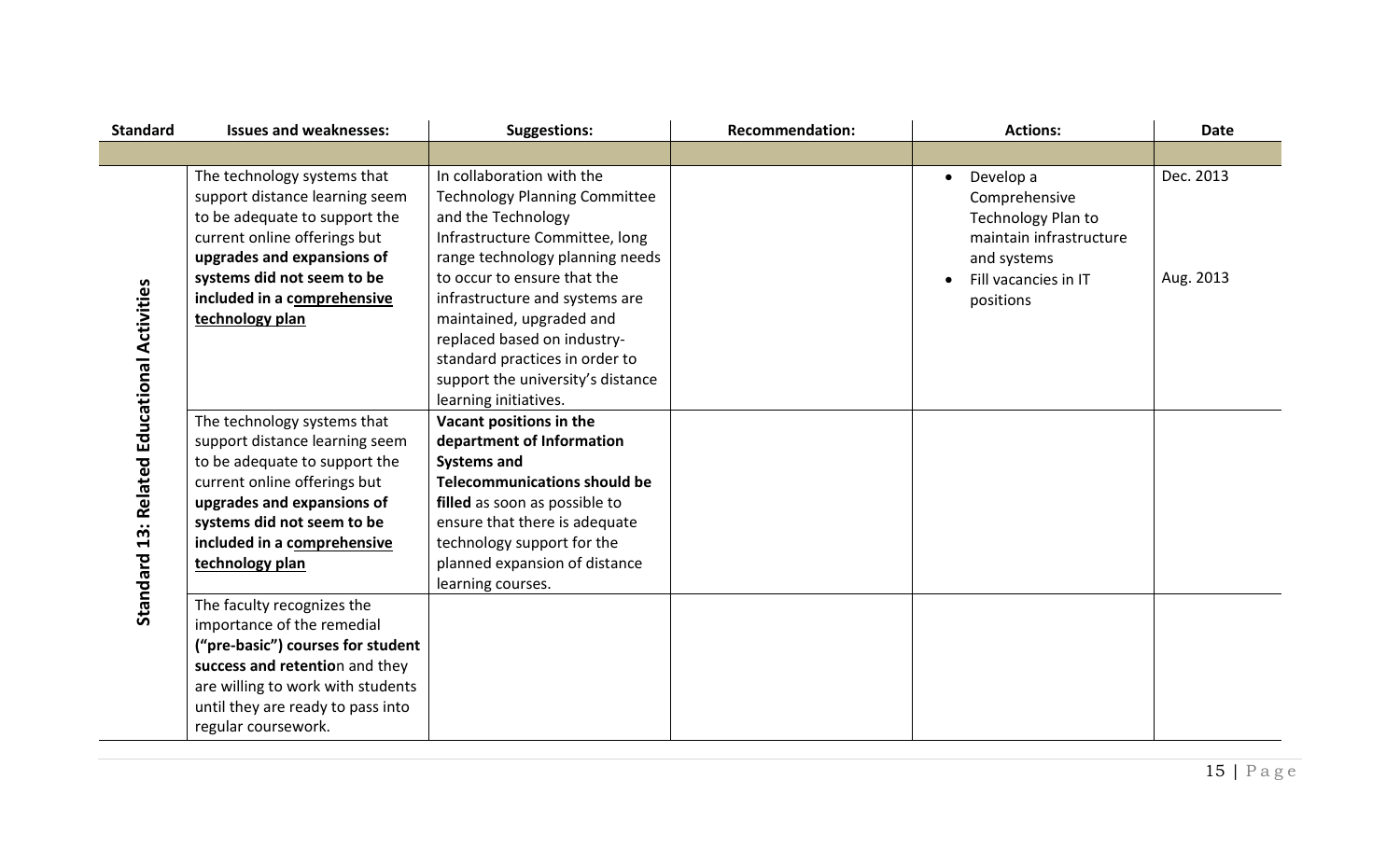| <b>Standard</b>                                            | <b>Issues and weaknesses:</b>                                                       | <b>Suggestions:</b>                                                                                                                                                                       | <b>Recommendation:</b>                                                                                                                                                                                                                                                                                                                                                                                                                                                                                                                                                                           | <b>Actions:</b>                                                                                                                                                                                                                                                                                                                                                                                                                                                                                                                 | <b>Date</b> |
|------------------------------------------------------------|-------------------------------------------------------------------------------------|-------------------------------------------------------------------------------------------------------------------------------------------------------------------------------------------|--------------------------------------------------------------------------------------------------------------------------------------------------------------------------------------------------------------------------------------------------------------------------------------------------------------------------------------------------------------------------------------------------------------------------------------------------------------------------------------------------------------------------------------------------------------------------------------------------|---------------------------------------------------------------------------------------------------------------------------------------------------------------------------------------------------------------------------------------------------------------------------------------------------------------------------------------------------------------------------------------------------------------------------------------------------------------------------------------------------------------------------------|-------------|
|                                                            |                                                                                     |                                                                                                                                                                                           |                                                                                                                                                                                                                                                                                                                                                                                                                                                                                                                                                                                                  |                                                                                                                                                                                                                                                                                                                                                                                                                                                                                                                                 |             |
| Learning<br>of Student<br>Assessment<br>$14$ :<br>Standard | Team feels there is still work to<br>be done to fully comply with<br>this standard. | Use the existing program<br>goals/objectives and graduate<br>profiles to construct student<br>learning outcomes that are<br>expressed in observable terms<br>for each end- point program. | To comply with the standard,<br>each program (certificate<br>through graduate) must (1) have<br>student learning outcomes,<br>stated in observable terms, that<br>are accessible to all constituent<br>groups (students, parents,<br>faculty, the community) and<br>that indicate the knowledge,<br>skills and values that are<br>expected of students at the<br>conclusion of their course of<br>study (2) assess the evidence of<br>student learning, when possible<br>with direct methods, at or near<br>the end-point of the program of<br>study and (3) use this<br>information to improve. | Check that all programs<br>establish outcomes in<br>observable terms.<br>Collect and use evidence<br>of direct measures that<br>demonstrate creativity,<br>analysis, synthesis or<br>objectivity of the results.<br>Use at course level<br>evidence of writing<br>samples, presentations,<br>etc. The evidence will be<br>analyzed in different<br>parts of the curriculum.<br>The information and the<br>results will be used for<br>improvement.<br>Demonstrate how the<br>information is used to<br>improve student success. | May 2013    |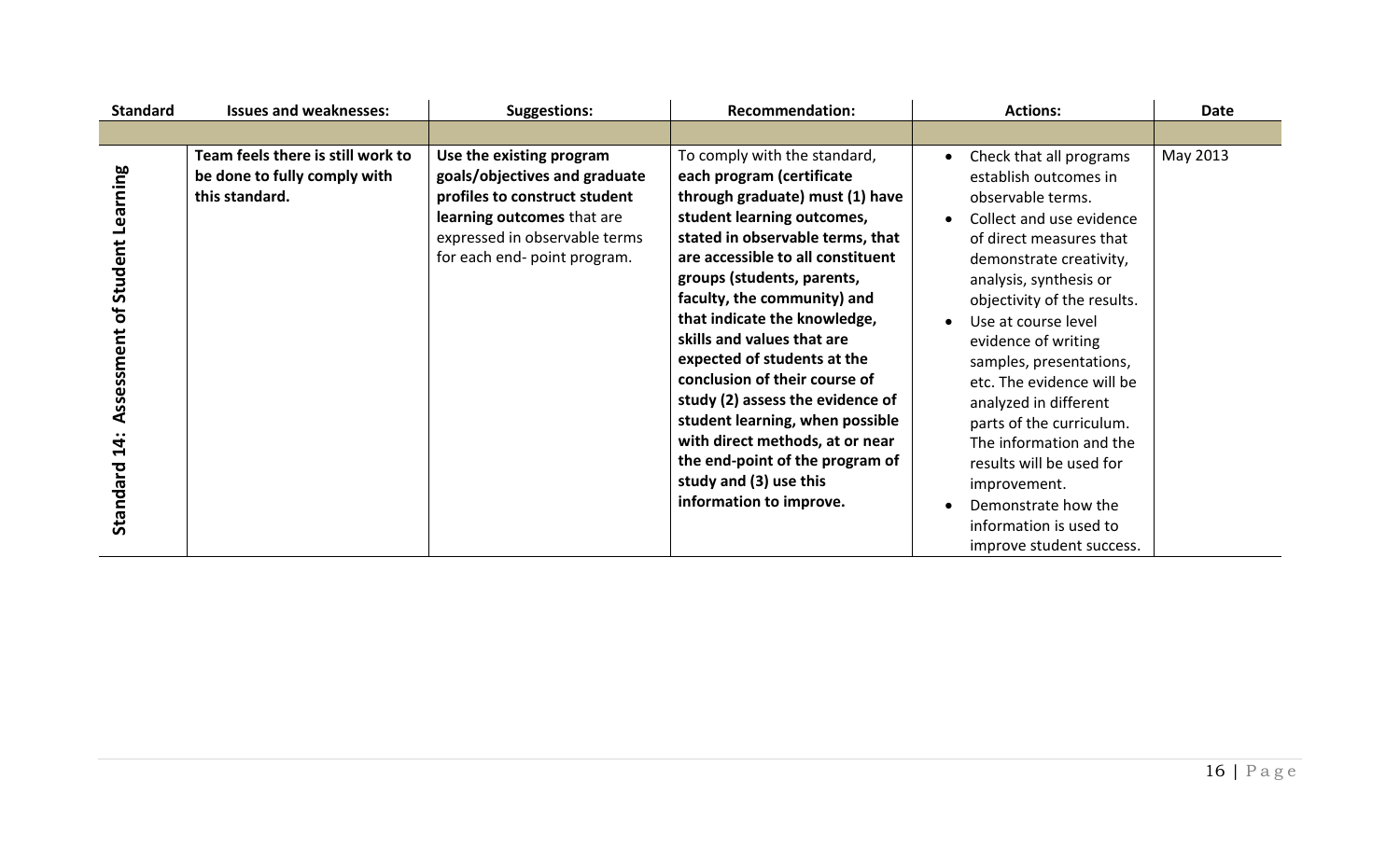| <b>Standard</b> | <b>Issues and weaknesses:</b>                                                                                                                                                                                                                                                                                                                                                                                                                                                                                                       | <b>Suggestions:</b>                                                                                                                                                                                                                  | <b>Recommendation:</b>                                                                                                                                                                                                                                                                                                                                                                                               | <b>Actions:</b>                                                                                                                                                                                                                           | <b>Date</b>      |
|-----------------|-------------------------------------------------------------------------------------------------------------------------------------------------------------------------------------------------------------------------------------------------------------------------------------------------------------------------------------------------------------------------------------------------------------------------------------------------------------------------------------------------------------------------------------|--------------------------------------------------------------------------------------------------------------------------------------------------------------------------------------------------------------------------------------|----------------------------------------------------------------------------------------------------------------------------------------------------------------------------------------------------------------------------------------------------------------------------------------------------------------------------------------------------------------------------------------------------------------------|-------------------------------------------------------------------------------------------------------------------------------------------------------------------------------------------------------------------------------------------|------------------|
|                 |                                                                                                                                                                                                                                                                                                                                                                                                                                                                                                                                     |                                                                                                                                                                                                                                      |                                                                                                                                                                                                                                                                                                                                                                                                                      |                                                                                                                                                                                                                                           |                  |
|                 | Without clearly articulated<br>statements of expected student<br>learning for every program, it is<br>difficult to ascertain the degree<br>to which students are meeting<br>the outcomes deemed<br>important. Making student<br>learning outcomes an explicit<br>and identifiable part of every<br>learning program - from<br>certificate to graduate - would<br>greatly facilitate understanding<br>of what it is students are<br>expected to know, be able to do,<br>or value as a result of their BCU<br>educational experience. | Utilize summative assessments<br>for those programs that do not<br>have licensure or certification<br>exams to ensure students are<br>meeting the learning outcomes<br>that each program has deemed<br>appropriate for its students. | <b>Integrate learning outcomes</b><br>assessment with the strategic<br>and operating plans of the<br>institution and link this to budget<br>priorities. Although it is implied<br>that student learning assessment<br>informs institutional decision<br>making, there is relatively little<br>to indicate that student learning<br>assessment information is being<br>used in the planning and<br>budgeting process. | Perform an operational<br>assessment to determine<br>the attainment of<br>objectives.<br>Assess employee<br>performance.<br>Assess student learning<br>outcomes. This is<br>integrated into the<br>operational plans for<br>each program. | <b>June 2013</b> |
|                 | There has been a heavy reliance<br>on indirect assessment methods                                                                                                                                                                                                                                                                                                                                                                                                                                                                   | Document as much as possible<br>with direct evidence of learning<br>as well as the results of actions<br>taken to improve student<br>learning.                                                                                       |                                                                                                                                                                                                                                                                                                                                                                                                                      | Include direct assessment<br>measures in the assessment of<br>programs, such as: exit exams,<br>portfolios, capstone courses.<br>Pre-test and post-test,<br>internships, term papers, and<br>oral examinations                            | Nov. 2013        |
|                 | What is missing is the evidence<br>of learning and the link between<br>this evidence, its assessment,<br>and the expected learning<br>outcomes of the program.                                                                                                                                                                                                                                                                                                                                                                      | Simplify and prioritize what is<br>done on an annual basis to<br>ensure the sustainability of the<br>overall process.                                                                                                                |                                                                                                                                                                                                                                                                                                                                                                                                                      | Assess programs<br>requiring licensure<br>Select one program from<br>each college to conduct<br>assessment.                                                                                                                               | August 2013      |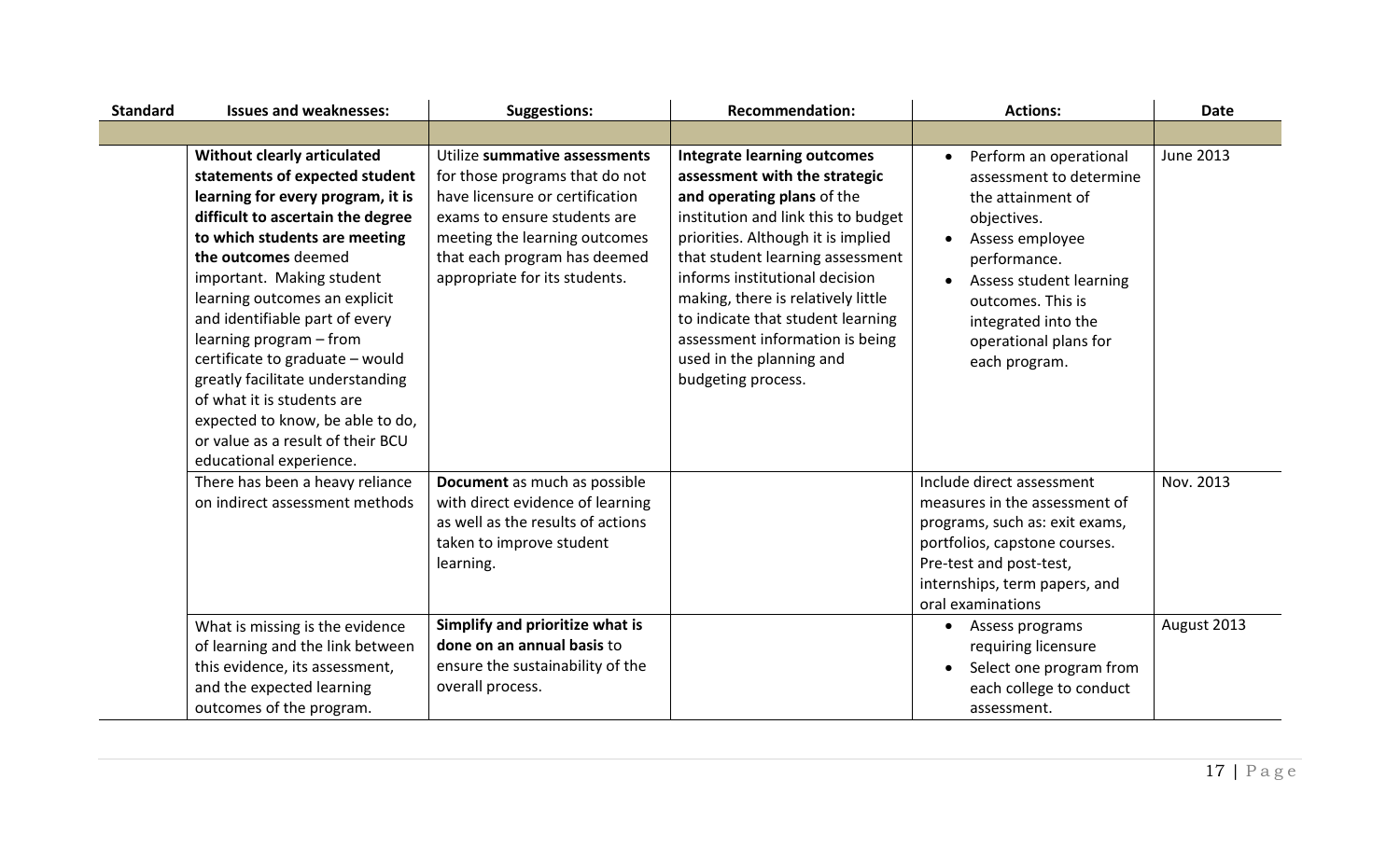| <b>Standard</b> | <b>Issues and weaknesses:</b>     | <b>Suggestions:</b> | <b>Recommendation:</b> | <b>Actions:</b> | <b>Date</b> |
|-----------------|-----------------------------------|---------------------|------------------------|-----------------|-------------|
|                 |                                   |                     |                        |                 |             |
|                 | There are no summative            |                     |                        |                 |             |
|                 | assessments except for            |                     |                        |                 |             |
|                 | programs that are served by       |                     |                        |                 |             |
|                 | licensure or certification exams. |                     |                        |                 |             |
|                 | Finding a balance between         |                     |                        |                 |             |
|                 | formative and summative           |                     |                        |                 |             |
|                 | assessments, and between work     |                     |                        |                 |             |
|                 | done in the assessment office     |                     |                        |                 |             |
|                 | and within the programs           |                     |                        |                 |             |
|                 | themselves, will be necessary if  |                     |                        |                 |             |
|                 | assessment is to be sustainable   |                     |                        |                 |             |
|                 | into the future.                  |                     |                        |                 |             |
|                 | "Closing the loop" to determine   |                     |                        |                 |             |
|                 | the efficacy of actions taken to  |                     |                        |                 |             |
|                 | improve learning is an important  |                     |                        |                 |             |
|                 | part of the assessment process.   |                     |                        |                 |             |